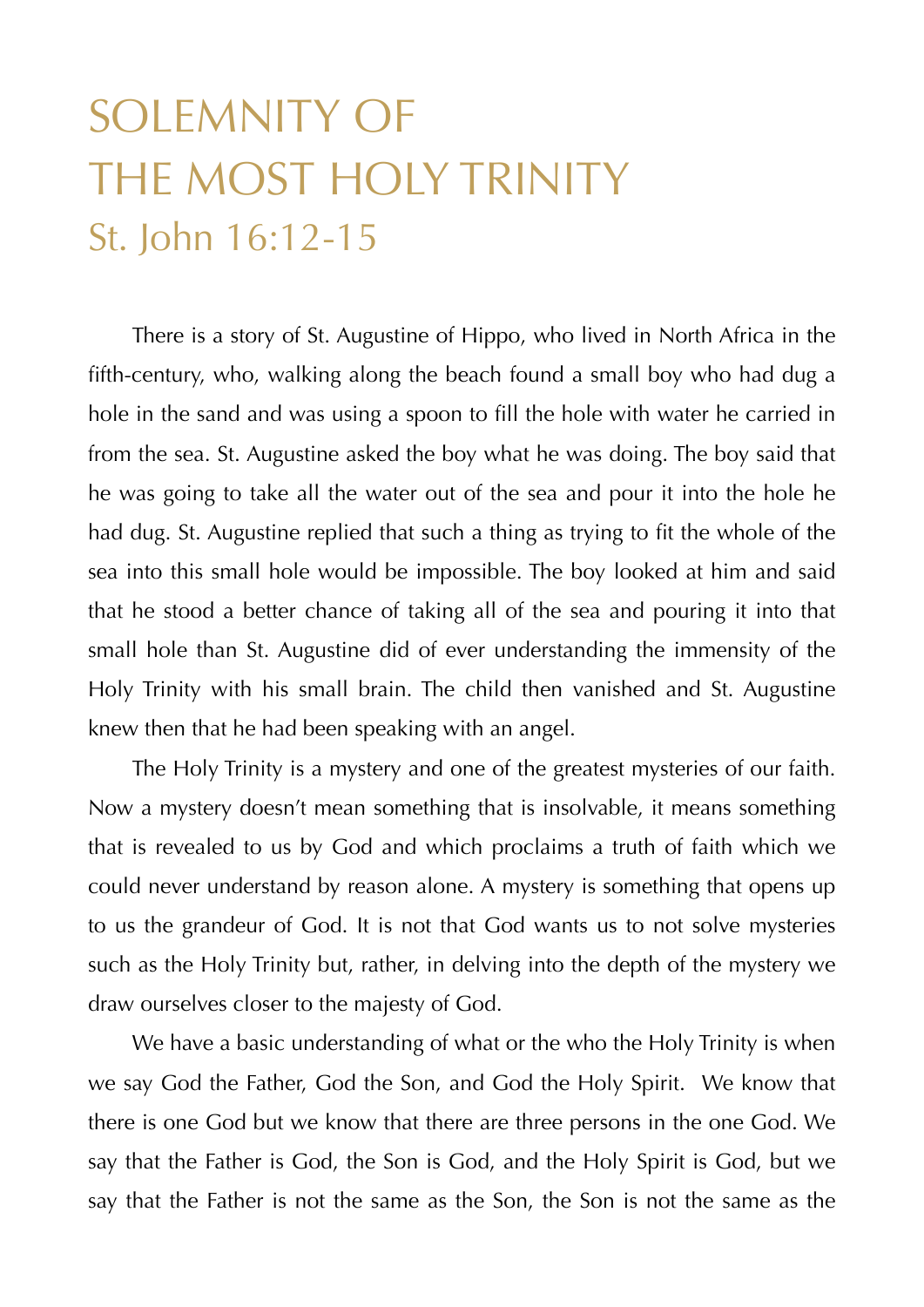Holy Spirit. And we say that all are equal because there is only one.

 If we want to understand what we believe about the Holy Trinity, think of the Creed we pray every Sunday at Mass and which we will pray soon. The Holy Trinity so permeates our profession of faith, our creed, that it becomes a way to profess almost everything we believe in faith. We begin our prayers "in the name of the Father, and of the Son, and of the Holy Spirit," we are baptised "in the name of the Father, and of the Son, and of the Holy Spirit," we have ours sins absolved "in the name of the Father, and of the Son, and of the Holy Spirit," we are blessed and have our homes and cars and other things blessed "in the name of the Father, and of the Son, and of the Holy Spirit."

 There have been many great theologians throughout history that have sought to explain the Holy Trinity, including St. Augustine. What is important for us to understand is that the Holy Trinity is a community; the community of the Father and the Son and the Holy Spirit, and if only one of those persons was missing there would be no God. God the Father sent God the Son, who became flesh in Our Lord Jesus Christ and took on our human nature. Our Lord so loved His Father that He wanted God the Father to be loved by us, and He wanted us to be loved by His Father. So Our Lord allowed Himself to be crucified so that His pure sinless blood would be shed on a cross so that we can become the adopted sons and daughters of God. This love between the God the Father and God the Son is God the Holy Spirit, and it is the Holy Spirit that is within us and calls us back to God. We are caught up in the love of God, that is the Holy Spirit, and we share in the life of Christ, that is the Son, and we are carried back home to the Father.

 It is common to associate the Father with creation, the Son with salvation, and the Holy Spirit with sanctification or holiness. But the fact is that each shares in the work or the mission of the others. So it is not just the Father who is involved in creation but the Son and the Holy Spirit as well, and the same for salvation and sanctification. God, so desiring that we should live with Him also